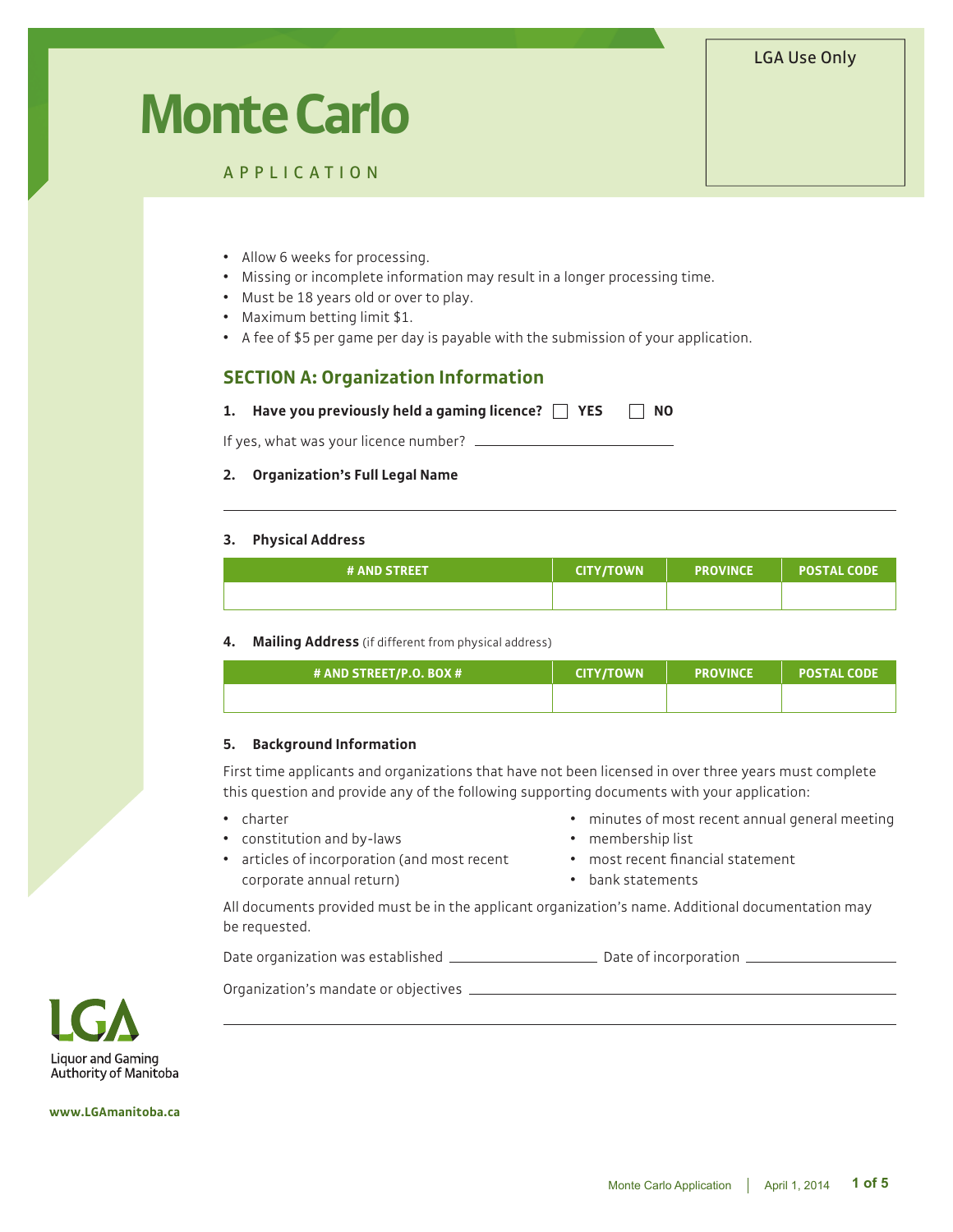## **6. Current Executive** (please print)

|             |                         | <b>PRESIDENT</b> | <b>VICE-PRESIDENT</b> |
|-------------|-------------------------|------------------|-----------------------|
| Name        |                         |                  |                       |
|             | # and Street/P.O. Box # |                  |                       |
| City/Town   |                         |                  |                       |
| Province    |                         |                  |                       |
| Postal Code |                         |                  |                       |
| Phone       | <b>Business</b>         |                  |                       |
|             | Home                    |                  |                       |
|             | Cell                    |                  |                       |
| Email       |                         |                  |                       |

|             |                         | <b>SECRETARY</b> | <b>TREASURER</b> |
|-------------|-------------------------|------------------|------------------|
| Name        |                         |                  |                  |
|             | # and Street/P.O. Box # |                  |                  |
| City/Town   |                         |                  |                  |
| Province    |                         |                  |                  |
| Postal Code |                         |                  |                  |
| Phone       | <b>Business</b>         |                  |                  |
|             | Home                    |                  |                  |
|             | Cell                    |                  |                  |
| Email       |                         |                  |                  |

# **7. Monte Carlo Contacts** (primary contact)

|             |                         | <b>MONTE CARLO CHAIR</b> | <b>MAILING CONTACT</b><br>(if different from monte carlo chair) |
|-------------|-------------------------|--------------------------|-----------------------------------------------------------------|
| Name        |                         |                          |                                                                 |
|             | # and Street/P.O. Box # |                          |                                                                 |
| City/Town   |                         |                          |                                                                 |
| Province    |                         |                          |                                                                 |
| Postal Code |                         |                          |                                                                 |
| Phone       | <b>Business</b>         |                          |                                                                 |
|             | Home                    |                          |                                                                 |
|             | Cell                    |                          |                                                                 |
| Fax         |                         |                          |                                                                 |
| Email       |                         |                          |                                                                 |

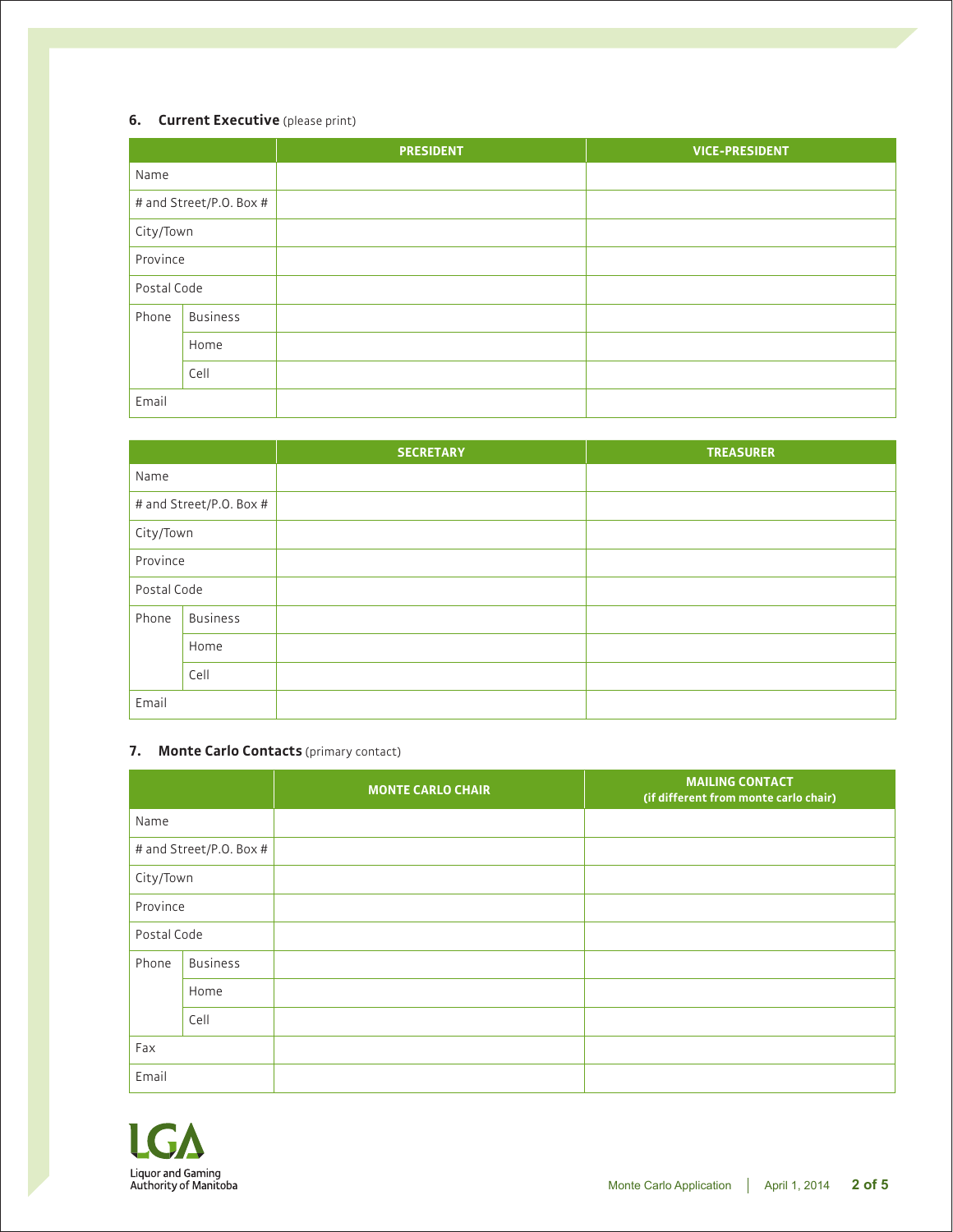**8. At what address are your records physically kept?** (cannot be a P.O. box #)

# **SECTION B: Financial Information**

## **9. Use of Profits**

How will the profits from this event be used? Please be specific. Attach a separate page, if required.

| $\overline{\phantom{0}}$ |  |
|--------------------------|--|
| $\overline{\phantom{0}}$ |  |

## **10. Monte Carlo Bank Account**

A separate account must be used for deposit of all Monte Carlo event revenue. All expenses and disbursements approved with this application must be paid from this account.

| Name of Financial Institution    |  |
|----------------------------------|--|
| Address of Financial Institution |  |
| Account Number                   |  |

## **11. Estimated Expenses**

Please provide the estimated expenses to operate this event.

|                           | <b>EXPENSES</b> |
|---------------------------|-----------------|
| Supplier/Service Provider | \$              |
| Equipment Rental          | ⊅               |
| Wages                     | \$              |
| Advertising               | \$              |
| Other                     | D               |
| Total                     | \$              |

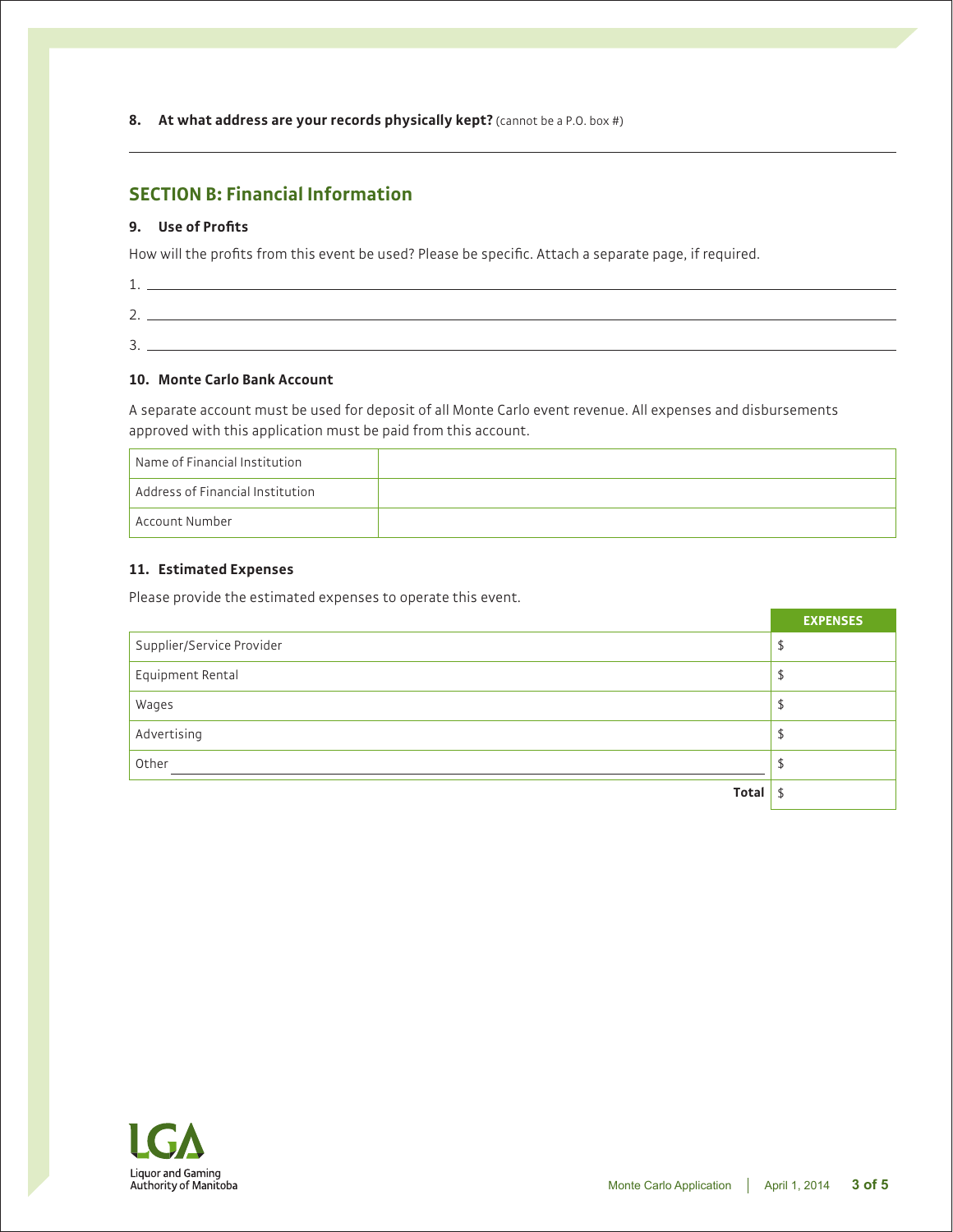# **SECTION C: Monte Carlo Information**

| 12. Event Details                                                                                                                                                                                                                                      |                                                                                                                                                                                                                                     |
|--------------------------------------------------------------------------------------------------------------------------------------------------------------------------------------------------------------------------------------------------------|-------------------------------------------------------------------------------------------------------------------------------------------------------------------------------------------------------------------------------------|
|                                                                                                                                                                                                                                                        |                                                                                                                                                                                                                                     |
|                                                                                                                                                                                                                                                        |                                                                                                                                                                                                                                     |
|                                                                                                                                                                                                                                                        | Location owned by <b>Executive Construction</b> and the construction of the construction of the construction of the construction of the construction of the construction of the construction of the construction of the constructio |
| Monte Carlo event to be held in conjunction with what event?                                                                                                                                                                                           |                                                                                                                                                                                                                                     |
|                                                                                                                                                                                                                                                        | ,我们也不会有什么。""我们的人,我们也不会有什么?""我们的人,我们也不会有什么?""我们的人,我们也不会有什么?""我们的人,我们也不会有什么?""我们的人                                                                                                                                                    |
|                                                                                                                                                                                                                                                        |                                                                                                                                                                                                                                     |
| 13. Event Specifics                                                                                                                                                                                                                                    |                                                                                                                                                                                                                                     |
| Number of blackjack tables (maximum of 4) ________                                                                                                                                                                                                     | Type of currency to be used                                                                                                                                                                                                         |
| Number and type of wheels                                                                                                                                                                                                                              | Silver/Coins                                                                                                                                                                                                                        |
| Money Wheel                                                                                                                                                                                                                                            | Chips                                                                                                                                                                                                                               |
| Crown and Anchor                                                                                                                                                                                                                                       | Play Money                                                                                                                                                                                                                          |
| Over & Under                                                                                                                                                                                                                                           |                                                                                                                                                                                                                                     |
|                                                                                                                                                                                                                                                        |                                                                                                                                                                                                                                     |
| the control of the control of the control of the control of the control of the control of the control of the control of the control of the control of the control of the control of the control of the control of the control<br>Total number of games |                                                                                                                                                                                                                                     |

# **SECTION D: Certification**

**14.** We, the undersigned, hereby certify on behalf of the organization that the information provided on this application is correct and true and that we have read, understood and agree to abide by the Monte Carlo Terms and Conditions. *The president and another executive must sign this application.*

## **PRESIDENT**

| Print Name    | Signature | Date |
|---------------|-----------|------|
|               |           |      |
|               |           |      |
| Specify Title |           |      |
|               |           |      |
| Print Name    | Signature | Date |

# **Did you remember to**

 $\Box$  Enclose the required supporting documents listed in #5.

Please send this form directly to the LGA's Gaming Licence Department at 1055 Milt Stegall Drive, Winnipeg, Manitoba R3G 0Z6 by email to gaminglicence@LGCAmb.ca or by fax to 204-927-5385.